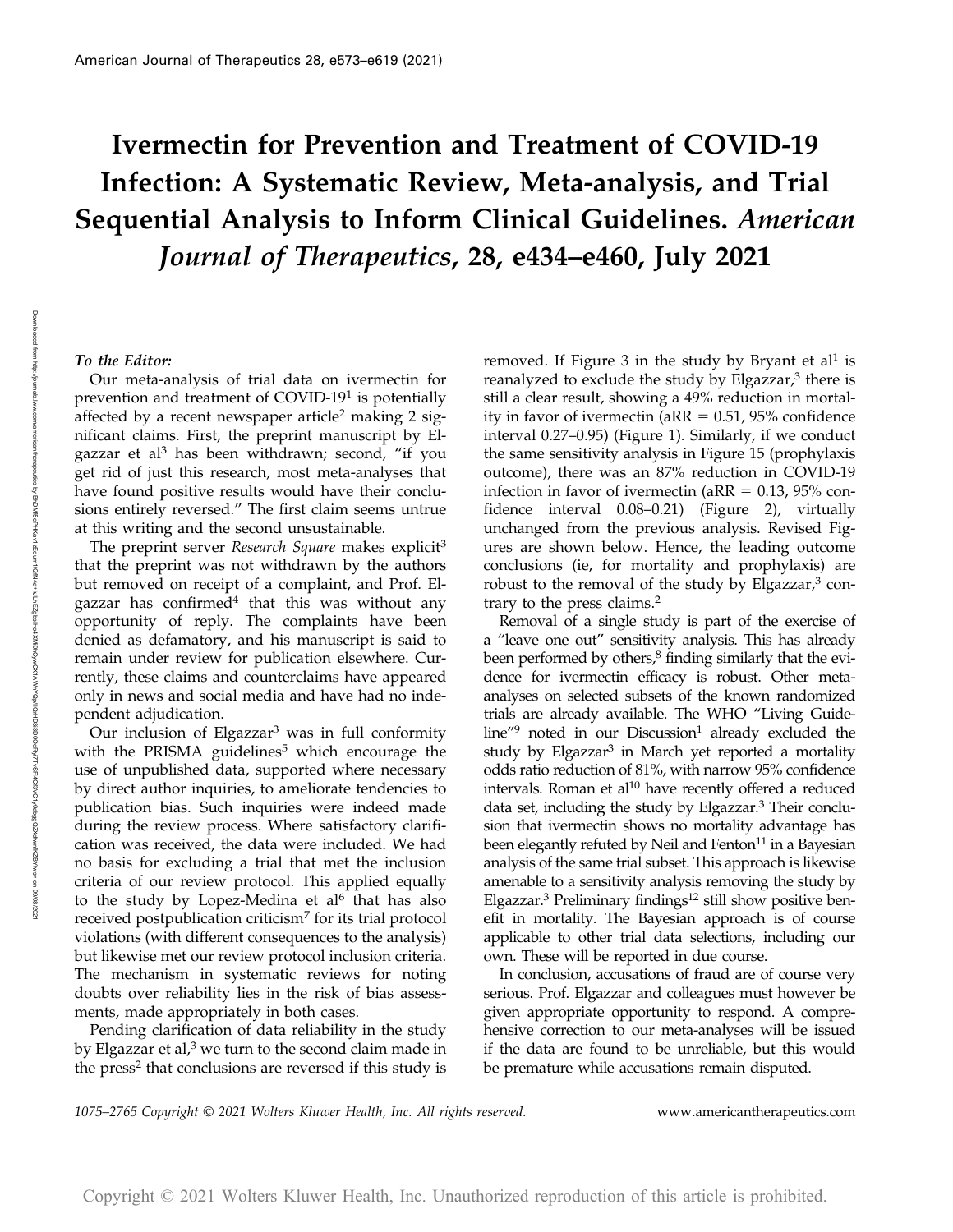|                                                                                                                                                                                 | <b>Ivermectin</b> | Control            |     |            | <b>Risk Ratio</b>                                   | <b>Risk Ratio</b>  |
|---------------------------------------------------------------------------------------------------------------------------------------------------------------------------------|-------------------|--------------------|-----|------------|-----------------------------------------------------|--------------------|
| <b>Study or Subgroup</b>                                                                                                                                                        |                   |                    |     |            | Events Total Events Total Weight IV, Random, 95% CI | IV, Random, 95% CI |
| 1.1.1 Mild to moderate COVID-19                                                                                                                                                 |                   |                    |     |            |                                                     |                    |
| Ahmed 2020 (1)                                                                                                                                                                  | 0                 | 45<br>0            | 23  |            | Not estimable                                       |                    |
| Babalola 2020 (2)                                                                                                                                                               | 0                 | 0<br>42            | 20  |            | Not estimable                                       |                    |
| Chaccour 2020 (3)                                                                                                                                                               | 0                 | 12<br>0            | 12  |            | Not estimable                                       |                    |
| Hashim 2020 (4)                                                                                                                                                                 | 0                 | 48<br>0            | 48  |            | Not estimable                                       |                    |
| Lopez-Medina 2021 (5)                                                                                                                                                           | 0                 | 275<br>$\mathbf 1$ | 198 | 3.4%       | $0.24$ [0.01, 5.87]                                 |                    |
| Mahmud 2020 (6)                                                                                                                                                                 | 0                 | 183<br>3           | 180 | 3.9%       | $0.14$ [0.01, 2.70]                                 |                    |
| Mohan 2021 (7)                                                                                                                                                                  | $\mathbf 0$       | 100<br>0           | 52  |            | Not estimable                                       |                    |
| Petkov 2021 (8)                                                                                                                                                                 | 0                 | 0<br>50            | 50  |            | Not estimable                                       |                    |
| Ravikirti 2021 (9)                                                                                                                                                              | 0                 | 55<br>4            | 57  | 4.0%       | $0.12$ [0.01, 2.09]                                 |                    |
| Rezai 2020 (10)                                                                                                                                                                 | 1                 | 35<br>0            | 34  | 3.4%       | 2.92 [0.12, 69.20]                                  |                    |
| Subtotal (95% CI)                                                                                                                                                               |                   | 845                | 674 | 14.8%      | $0.30$ [0.07, 1.39]                                 |                    |
| <b>Total events</b>                                                                                                                                                             | 1                 | 8                  |     |            |                                                     |                    |
| Heterogeneity: Tau <sup>2</sup> = 0.00; Chi <sup>2</sup> = 2.67, df = 3 (P = 0.44); $1^2$ = 0%                                                                                  |                   |                    |     |            |                                                     |                    |
| Test for overall effect: $Z = 1.54$ (P = 0.12)                                                                                                                                  |                   |                    |     |            |                                                     |                    |
|                                                                                                                                                                                 |                   |                    |     |            |                                                     |                    |
| 1.1.2 Severe COVID-19                                                                                                                                                           |                   |                    |     |            |                                                     |                    |
| Fonseca 2021 (11)                                                                                                                                                               | 12                | 52<br>25           | 115 | 26.9%      | 1.06 [0.58, 1.94]                                   |                    |
| Gonzalez 2021 (12)                                                                                                                                                              | 5                 | 36<br>6            | 37  | 17.0%      | $0.86$ [0.29, 2.56]                                 |                    |
| Hashim 2020 (13)                                                                                                                                                                | 0                 | 11<br>6            | 22  | 4.3%       | $0.15$ [0.01, 2.40]                                 |                    |
| Okumus 2021 (14)                                                                                                                                                                | 6                 | 36<br>9            | 30  | 20.2%      | 0.56 [0.22, 1.38]                                   |                    |
| Subtotal (95% CI)                                                                                                                                                               |                   | 135                | 204 | 68.4%      | $0.83$ [0.53, 1.30]                                 |                    |
| <b>Total events</b>                                                                                                                                                             | 23                | 46                 |     |            |                                                     |                    |
| Heterogeneity: Tau <sup>2</sup> = 0.00; Chi <sup>2</sup> = 2.85, df = 3 (P = 0.41); $I^2 = 0\%$                                                                                 |                   |                    |     |            |                                                     |                    |
| Test for overall effect: $Z = 0.81$ (P = 0.42)                                                                                                                                  |                   |                    |     |            |                                                     |                    |
|                                                                                                                                                                                 |                   |                    |     |            |                                                     |                    |
| 1.1.3 Mild, moderate and severe COVID-19                                                                                                                                        |                   |                    |     |            |                                                     |                    |
| Niaee 2020 (15)                                                                                                                                                                 | 4                 | 120<br>11          | 60  | 16.8%      | $0.18$ [0.06, 0.55]                                 |                    |
| Subtotal (95% CI)                                                                                                                                                               |                   | 120                | 60  | 16.8%      | $0.18$ [0.06, 0.55]                                 |                    |
| <b>Total events</b>                                                                                                                                                             | 4                 | 11                 |     |            |                                                     |                    |
| Heterogeneity: Not applicable                                                                                                                                                   |                   |                    |     |            |                                                     |                    |
| Test for overall effect: $Z = 3.03$ (P = 0.002)                                                                                                                                 |                   |                    |     |            |                                                     |                    |
| <b>Total (95% CI)</b>                                                                                                                                                           | 1100              |                    |     | 938 100.0% | $0.51$ [0.27, 0.95]                                 |                    |
|                                                                                                                                                                                 |                   |                    |     |            |                                                     |                    |
| <b>Total events</b>                                                                                                                                                             | 28                | 65                 |     |            |                                                     |                    |
| Heterogeneity: Tau <sup>2</sup> = 0.27; Chi <sup>2</sup> = 12.72, df = 8 (P = 0.12); $1^2$ = 37%<br>0.1<br>0.002<br>10<br>500<br>Test for overall effect: $Z = 2.14$ (P = 0.03) |                   |                    |     |            |                                                     |                    |
| Favours ivermectin  Favours control<br>Test for subgroup differences: Chi <sup>2</sup> = 7.19, df = 2 (P = 0.03), $I^2$ = 72.2%                                                 |                   |                    |     |            |                                                     |                    |
|                                                                                                                                                                                 |                   |                    |     |            |                                                     |                    |
| Footnotes                                                                                                                                                                       |                   |                    |     |            |                                                     |                    |
| (1) IVM 12mg x 5 days (24 pts) or IVM 12 mg + doxy x 5 days (24 pts)<br>(2) IVM 6mg-12mg every 84 hrs for 2 wks; vs lopinavir/ritonavir                                         |                   |                    |     |            |                                                     |                    |
| (3) IVM 0.4mg/kg single dose                                                                                                                                                    |                   |                    |     |            |                                                     |                    |
| (4) IVM 0.2mg/kg x 2-3 days + Doxy 100 mg BID x 10 days                                                                                                                         |                   |                    |     |            |                                                     |                    |
| (5) IVM 0.3mg/kg solution for 5 days vs placebo solution                                                                                                                        |                   |                    |     |            |                                                     |                    |
| (6) IVM 6mg once + Doxy 100 mg x 5 days                                                                                                                                         |                   |                    |     |            |                                                     |                    |
| (7) IVM 12mg or 24 mg single dose                                                                                                                                               |                   |                    |     |            |                                                     |                    |
| (8) IVM 0.4mg/kg x 3 days                                                                                                                                                       |                   |                    |     |            |                                                     |                    |
| (9) IVM 12 mg x 2 days                                                                                                                                                          |                   |                    |     |            |                                                     |                    |
| (10) IVM 0.2mg/kg single dose                                                                                                                                                   |                   |                    |     |            |                                                     |                    |
| (11) IVM 14 mg x 3 days vs HCQ x 5 days or CQ x 5 days                                                                                                                          |                   |                    |     |            |                                                     |                    |
| (12) IVM single dose 12mg or 18mg depending on weight                                                                                                                           |                   |                    |     |            |                                                     |                    |
| (13) IVM 0.2mg/kg x 2-3 days + Doxy 100 mg BID x 10 days                                                                                                                        |                   |                    |     |            |                                                     |                    |
| (14) IVM 0.2mg/kg x 5 days (both arms received HCQ, favipiravir, azithromycin)                                                                                                  |                   |                    |     |            |                                                     |                    |
| (15) IVM 0.2mg/kg to 400 ugm/kg (1 to 3 doses) vs HCQ                                                                                                                           |                   |                    |     |            |                                                     |                    |
|                                                                                                                                                                                 |                   |                    |     |            |                                                     |                    |

FIGURE 1. Mortality outcome analysis as in Figure 3 of the study by Bryant et al<sup>1</sup> but with the study by Elgazzar<sup>3</sup> removed.

American Journal of Therapeutics (2021) 28(5) Shows americantherapeutics.com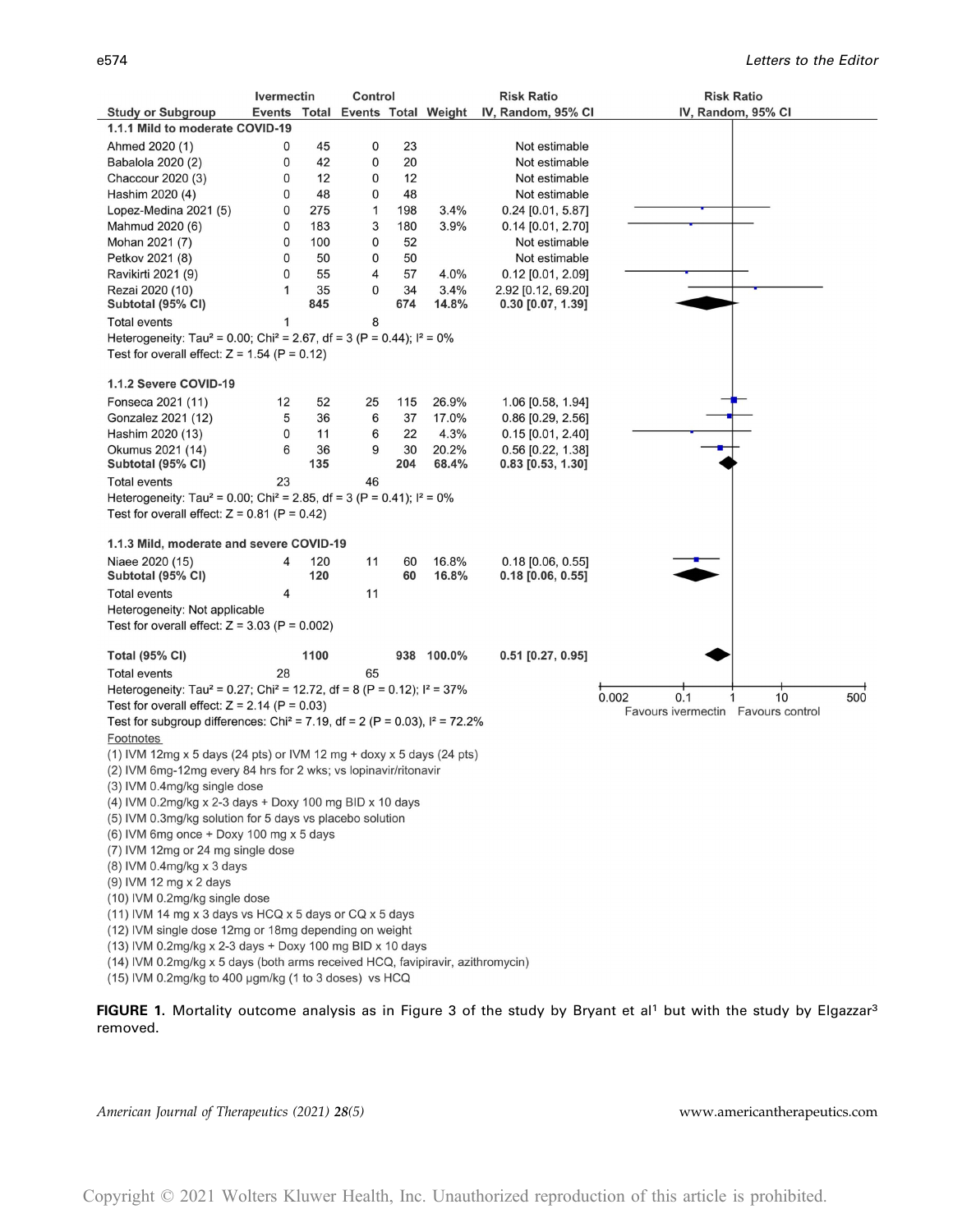

**Footnotes** 

(1) IVM 12 mg weekly + iota-Carrageenan 6 sprays/day

(2) IVM up to 24 mg depending on weight, given in 2 doses 72 hours apart



Pending resolution of the conflicting claims and counterclaims, we simply point out that while quantitative measures of effect do of course change on removal of any study, the overall findings of a significant mortality advantage in ivermectin treatment, and in prophylaxis, remain robust to removal of the disputed data. The claim that conclusions are "entirely reversed"<sup>2</sup> cannot be sustained on the evidence.

### Andrew Bryant, MSc<sup>1</sup> Theresa A. Lawrie, MBBCh PhD2 Edmund J. Fordham, PhD2

<sup>1</sup>Newcastle University, Population Health Sciences Institute, Newcastle-upon-Tyne, United Kingdom <sup>2</sup> Evidence-Based Medicine Consultancy Ltd, and EbMCsquared, a Community Interest Company Northgate House, Upper Borough Walls, Bath, United Kingdom

The authors have no conflicts of interest to declare. With regard to the authorship of the original article (and the present Letter), all authors except Dr. Dowswell attended the BiRD (British Ivermectin Recommendation Development) meeting comprised of medical doctors, healthcare professionals and other stakeholders, with international representation, which was convened for an "Evidence to Decision" framework event on 20 February 2021. A. Bryant and T. A. Lawrie were members of the Steering Group and did not vote on the decisions. E. J. Fordham, Hill, Mitchell and Tham were ordinary members of the panel. The panel voted to recommend the deployment of ivermectin for the treatment and prevention of Covid-19, upon an evidence base comprising an earlier version of the meta-analysis as published in Am. J. Therap., plus additional supporting evidence. BiRD remains an unincorporated, not-for-profit, ad hoc

association with no financial or material interests in ivermectin or any other medicine or any other product. Its continuing activities are transparently managed through EbMCsquared, a not-for-profit Community Interest Company.

E. J. Fordham is a member of HART (Health Advisory and Recovery Team) a British not-for-profit, unincorporated membership association, wherein all consulting members collaborate on an entirely voluntary (unpaid) basis for research on multiple aspects of public health policy relating to Covid-19. HART has no material or financial interests in ivermectin or any other medical product. E. J. Fordham is not a member of its Executive Committee. HART bulletins are circulated to UK Parliamentarians but it remains firmly non-party political.

### REFERENCES

- 1. Bryant A, Lawrie TA, Dowswell T, et al. Ivermectin for prevention and treatment of COVID-19 infection: a systematic review, meta-analysis, and trial sequential analysis to inform clinical guidelines. Am J Ther. 2021;28:e434–e460.
- 2. Davey M. Huge Study Supporting Ivermectin as Covid Treatment Withdrawn over Ethical Concerns. The Guardian; 2021. Available at: [https://www.theguardian.com/](https://www.theguardian.com/science/2021/jul/16/huge-study-supporting-Ivermectin-as-covid-treatment-withdrawn-over-ethical-concerns) [science/2021/jul/16/huge-study-supporting-](https://www.theguardian.com/science/2021/jul/16/huge-study-supporting-Ivermectin-as-covid-treatment-withdrawn-over-ethical-concerns)[Ivermectin-as-covid-treatment-withdrawn-over-ethical](https://www.theguardian.com/science/2021/jul/16/huge-study-supporting-Ivermectin-as-covid-treatment-withdrawn-over-ethical-concerns)[concerns.](https://www.theguardian.com/science/2021/jul/16/huge-study-supporting-Ivermectin-as-covid-treatment-withdrawn-over-ethical-concerns) Accessed July 22, 2021.
- 3. Elgazzar A, Hany B, Youssef SA, et al. Efficacy and safety of Ivermectin for treatment and prophylaxis of COVID-19 pandemic. Res Square. 2020. doi: 10. 21203/rs.3.rs-100956/v2. Available at: [https://www.](https://www.researchsquare.com/article/rs-100956/v2) [researchsquare.com/article/rs-100956/v2](https://www.researchsquare.com/article/rs-100956/v2) . Accessed August 9, 2021.
- 4. Elgazzar A. Private Communication. 2021.

www.americantherapeutics.com and a merican Journal of Therapeutics (2021) 28(5)